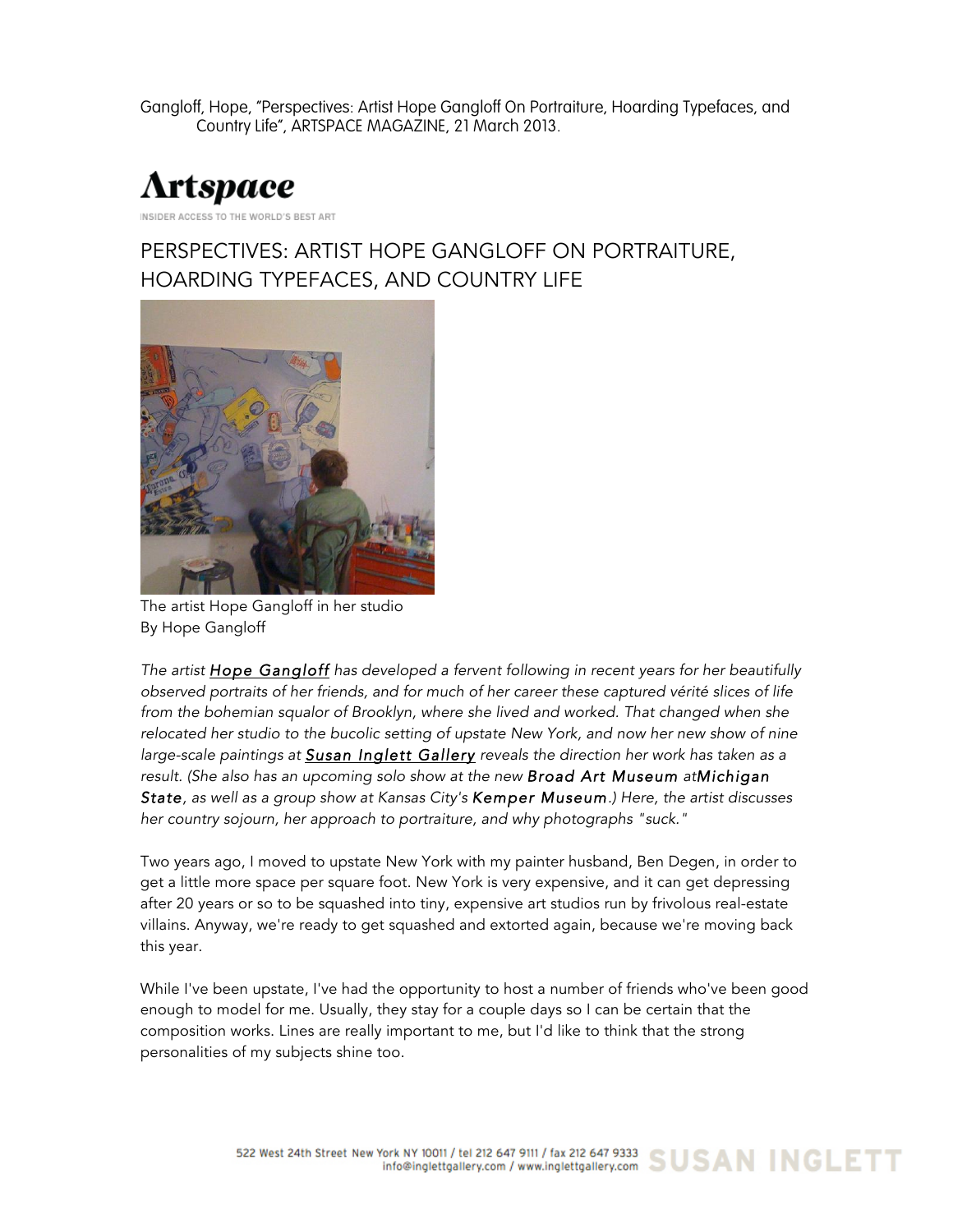I'm a big fan of portraiture—humans are endlessly entertaining and interesting. I like painting people I know because the familiarity helps relax both the subject and myself. Anyone who has sat for me knows that the first four hours painting will probably be erased completely. It's less stressful when my model already knows that.

When I have a person sitting, it is not uncommon for me to sweat like crazy. The reason for this is simple: I am doing math. My eyeballs are doing insane measurements, triangulating distances very quickly. There is a fine line between getting it right and getting it beautiful that I try to skate.

Every practice of perception is a practice of distortion. Years ago, when I was uncomfortable asking my friends to hold still for many hours, I took tons of photos. Of everything. I took photos so often, that I was able to get unguarded pictures for years—beautiful, candid photos. The photos I gravitated towards liking, and towards wanting to draw, were of slackened faces. Of moments of calm. When my friends were not considering the camera at all.

It was a natural progression from there to painting them from life while they sit looking out a window or watching a movie, as I currently do. I have found that I prefer my own hand's distortion, and seldom employ direct use of a photographic reference. Photographs are okay as a reminder, but that's about it.

Additionally, photographs suck when it comes to color.

People are so beautiful and inspiring. I'm a ham-fisted writer, and a casual jerk, so I'm not always doing the best job of articulating my feelings, but I feel like I can relate to my friends on this visual level, and they will know that I love them.

Instead of having a sketchbook, I like drawing 'postcards.' They are small drawings, maybe 5x7 inches, and I draw them with pens. My postcard drawings are things I do in between bigger projects—or if I'm traveling, I draw them to keep my studio practice going, because nothing is worse than being away from the studio.

In February, Ben and I traveled to Italy for 10 days. We drew postcards of paintings that I had never seen in life before. My favorites were of a young man wearing a huge cod piece, of St. Agatha with her tits on a plate like cupcakes, and one of Cleopatra, holding the tiniest snake in her forefingers I have EVER seen.